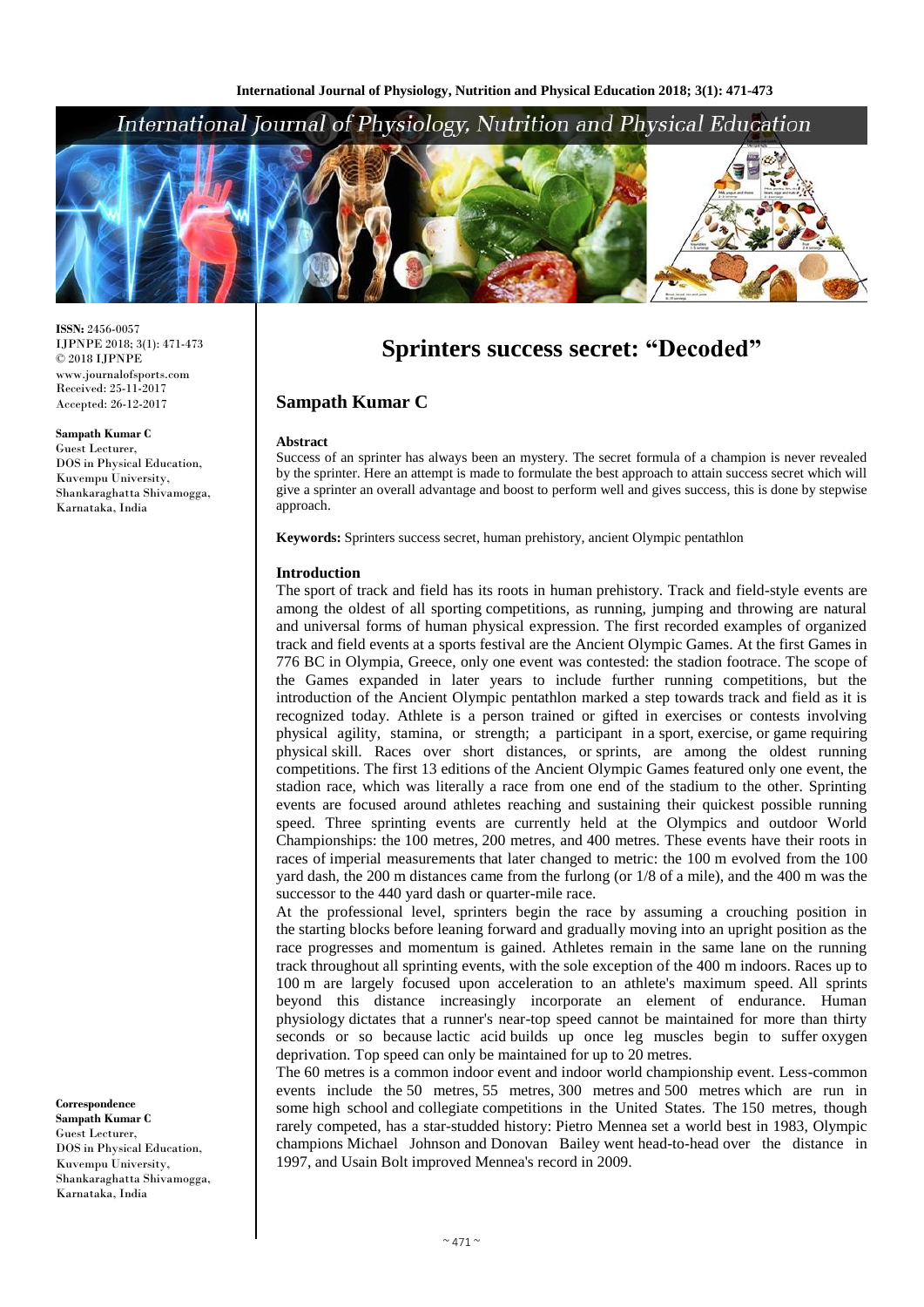International Journal of Physiology, Nutrition and Physical Education

#### **Methodology**

A systematic and stepwise approach towards an individual (sprinter) has to be undertaken which includes a detailed anatomy of the body structure, well planned sports training, balanced diet, a potent sports medicine knowledge and a strong psychological balance and ethics.

#### **1. Anatomy**

Sprinting uses the same muscles as running, but requires that they are considerably more limber for short bursts of speed while avoiding injury. Running is powered by the legs, hips and glutes, so training the same muscles with a focus on speed will prepare you for sprinting. While training, avoid raising on the toes or pumping too high with the arms. Allow the primary muscles used for running to provide the power to sprint.

#### **i) Quadriceps**

The quadriceps are the muscles at the front of the thighs. These muscles raise the leg and propel the runner forward.

#### **ii) Hamstrings**

The hamstrings are the agonist muscles at the back of the thighs that work with the quadriceps.

#### **iii) Glutes**

The glutes, or muscles of the backside, are some of the largest muscles in your body. Sprinters use them to assist in propulsion and to support the work of the quadriceps and hamstrings.

#### **iv) Hip Flexors**

The hip flexors are a group of muscles that surround the hips and work with the glutes, quads and hamstrings.

#### **v) Calves**

The calves comprise two muscles: gastrocnemius and soleus.

#### **2. Traing**

Before a athlete begins his training it is very important to do warm up so that all the muscles are stretched, increase blood circulation and most important to avoid injury of the muscles while training.

Following are the set of exercise which will help sprinter to attain faster burst:

- i) Tuck Jumps.  $(2x6)$
- ii) Rocket Jumps. (2x6)
- iii) Lunge Jumps. (2x6)
- iv) Line Hops. (2x8)
- v) Skips For Height. (3x30 meters)
- vi) Skips For Distance. (3x30 meters)
- vii) Straight Leg Bounds. (3x30 meters)
- viii) Forward Weight Throws. (5)
- ix) Overhead Weight Throws. (5)
- i) Tuck jumps are done by squatting down then exploding off the ground as high as possible. While in the air, the goal is to "tuck" your legs into your chest as high as possible before landing again. Immediately upon landing, quickly squat down and explode off again. There should be a constant and smooth transition throughout all the jumps.
- ii) Rocket jumps are performed exactly like tuck jumps in the initial exploding phase. Except this time, the point is to get a full stretch from the tips of your fingers to your

toes. While in air, your body will look like a straight line. Immediately upon landing, quickly squat down and explode off again.

- iii) Lunge jumps are done by beginning in the "lunge" position then exploding off the ground. While in air, your legs will cycle so the front leg is behind you and the leg that was behind you is in front. The goal is to get as high as possible and to land in the lunge position with the legs that were switched in air. Then, explode off again.
- iv) Line hops are the quickest moving exercise out of the nine. Draw an imaginary line and stand on one side of it with your feet close together. The idea is to bounce back and forth across this "line" as quickly as possible while your feet stay close together. To keep a good balance, extend your arms out to the side.
- v) Skips for height are one of my favorites! They're simple. Using the basic skipping motion, spring up as high as possible with each skip. Really pump your arms when you explode for each skip. I do these for 30 meters, walk back and then repeat the drill.
- vi) Skips for distance are also great ones. Again using the basic skipping motion, the goal is to spring forward as far as possible. They're similar to bounding but not as strenuous on the body, so you won't get as beat up. Like the skips for height, be sure to pump the arms and use all of your leg, calf and ankle muscles. I also use 30 meters for these.
- vii) Straight leg bounds are great for targeting the hamstrings and glutes. They're performed by keeping your legs as straight as possible throughout the whole exercise. To cover ground, emphasize snapping your leg down and exploding forward instead of trying to reach. Thirty meters is a good distance for these also.
- viii) Forward weight throws are a great overall strength and power exercise. The throw is performed by holding a shot put between your legs, squatting down and then exploding up and out while your arms rip forward to release the weight. Use a challenging weight without sacrificing technique or possible injury. The goal is to throw the weight as far as possible.
- ix) Overhead weight throws are also great for your overall power output. Although the weight is thrown behind you, the execution is similar to the forward weight throws. Stand with your back facing wherever you're throwing, hold the weight between your legs, squat down, then explode up and back releasing the weight over your head. This is definitely my favorite throwing exercise! It's a good idea to keep a record of your throws and monitor your progress throughout the season.

## **3. Diet**

Carbohydrate intake should be sufficient (\*5 g /kg body mass) to maintain glycogen stores during training.. Energy intake should be carefully considered: if increased muscle mass is desired, energy intake should be increased; if muscle mass is optimal, energy intake should be maintained and perhaps monitored. Protein intake is likely adequate for the majority of sprinters, but if energy intake is increased a portion of this increase could, and perhaps should, be protein. Type of protein and timing of protein ingestion should be considered if increased muscle mass is the goal. Race day nutrition should be developed individually with the goal of avoiding gastrointestinal distress and dehydration. Creatine supplementation may enhance increases in muscle mass and strength, but sprinters must consider the extra weight gain